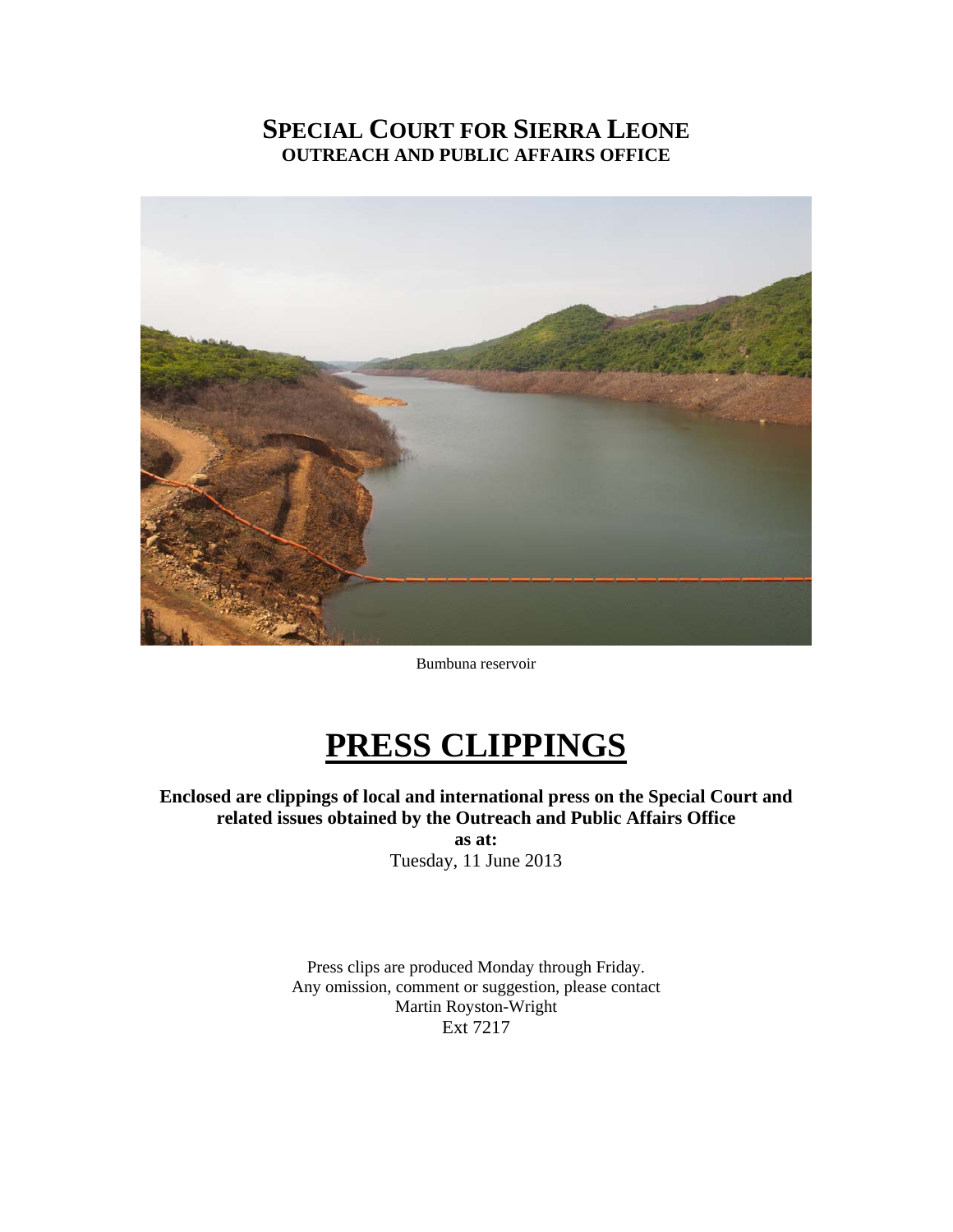| <b>Local News</b>                                                                       |            |
|-----------------------------------------------------------------------------------------|------------|
| FBI Most Wanted Fugitive Nabbed in Freetown / Concord Times                             | Page 3     |
| <b>International News</b>                                                               |            |
| International Criminal Court Prosecutor Opposes Uhuru Kenyatta's Application / Standard | Page 4     |
| Uhuru, Ruto Trials Likely to Be Held in Arusha / The Arusha Times                       | Pages 5-6  |
| Genocide Not Included in Law on Denial of KR Crimes / The Cambodian Daily               | Pages 7-8  |
| Uhuru Kenyatta and the Future of the International Criminal Court / The International   | Pages 9-10 |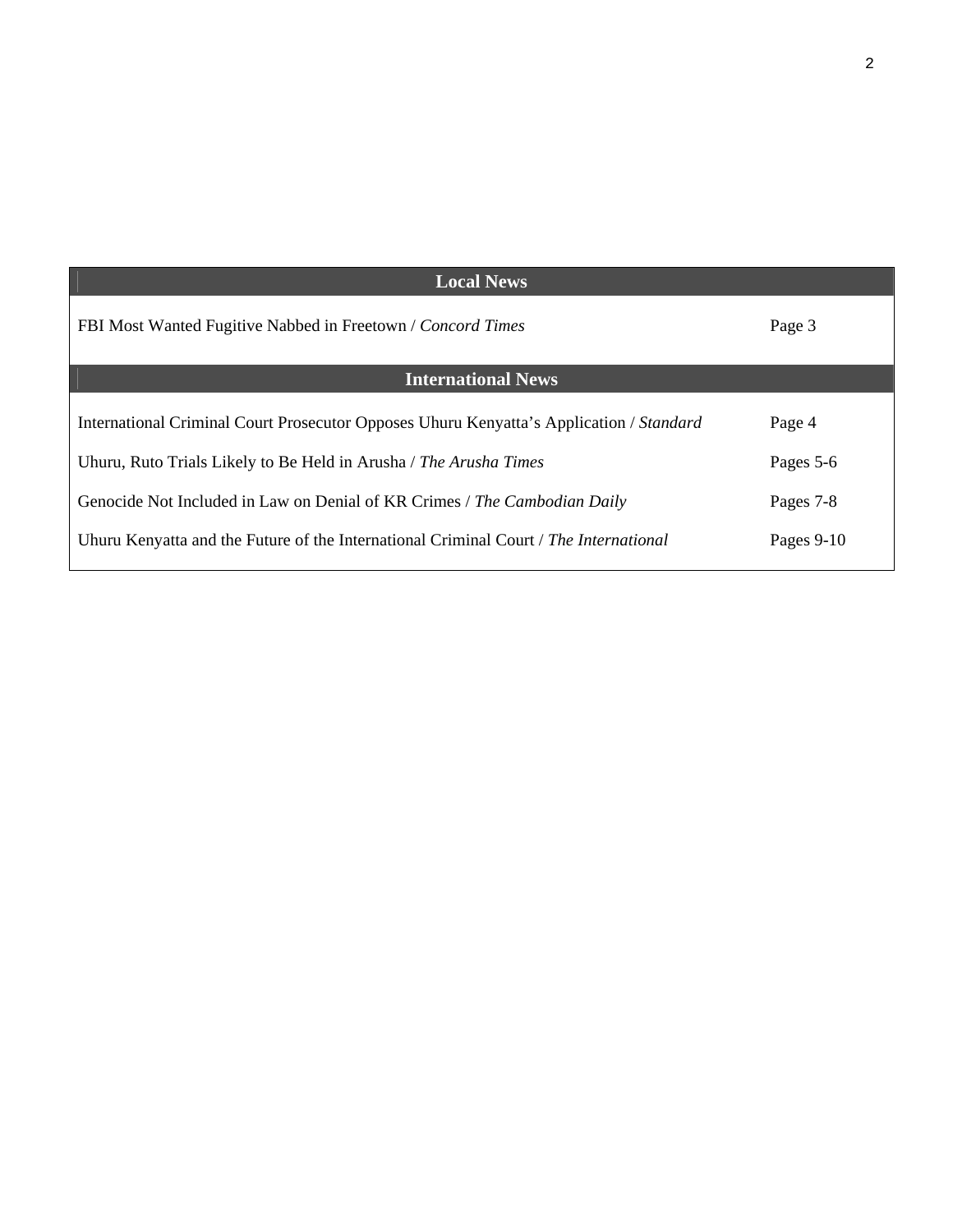# Concord Times Tuesday, 11 June 2013

#### **By Mohamed Massaquoi**

between the Revolutionary United Front Africa sub-region. (RUF) and Charles Taylor during the An impeccable source within the Sierra Leone been arrested in Freetown.

Ibrahim Bah - despite being under a UN source said. travel ban and asset freeze - has been

travelling in and out of Sierra Leone Report reaching Concord Times has revealed frequently and conducting businesses that one of the key financial conduits unencumbered in Freetown and in the West

Liberian and Sierra Leonean civil wars has Police confirmedto Concord Times that Bah, who is on the FBI's 10 most wanted list, was Though no official statement has been put arrested by the police over the weekend at his out by the Sierra Leone Police on the arrest, Aberdeen residence. The police still need a yet information gathered so far by Concord proper identification of [Bah] before putting Times revealed that FBI wanted man, out an official statement about his arrest, the Cont .Page 4

# **FBI most wanted fugitive nabbed in Freetown** From Page 1

"I understand that somebody is currently helping the police with their investigation. The police have asked the UN to give a clear identification backed with coloured pictures of [Bah] for proper proof of identity," the officer said.

However, the head of the police investigation, Supt. M.B. Lappia. has neither confirmed nor denied the arrest of the FBI wanted fugitive, saying he could not give any further explanation on the development on the ground that he was out of office.

"I cannot comment now because I am not in the office. Can you please call by 5:00pm?" he requested.

However, this reporter called again at 5:00pm and at 6:30pm with the officer still failing to adequately respond to questions regarding the said arrest. It was reported that in 2008, Bah had a gold and diamond trading company based out of an office very close to a police station in Freetown. He is also alleged to have been involved in a mercenary firm that has tried unsuccessfully to engage in recent conflicts in Cote d'Ivoire and Libya. However, Sierra Leonean officials

have been turning a blind eye to all of this.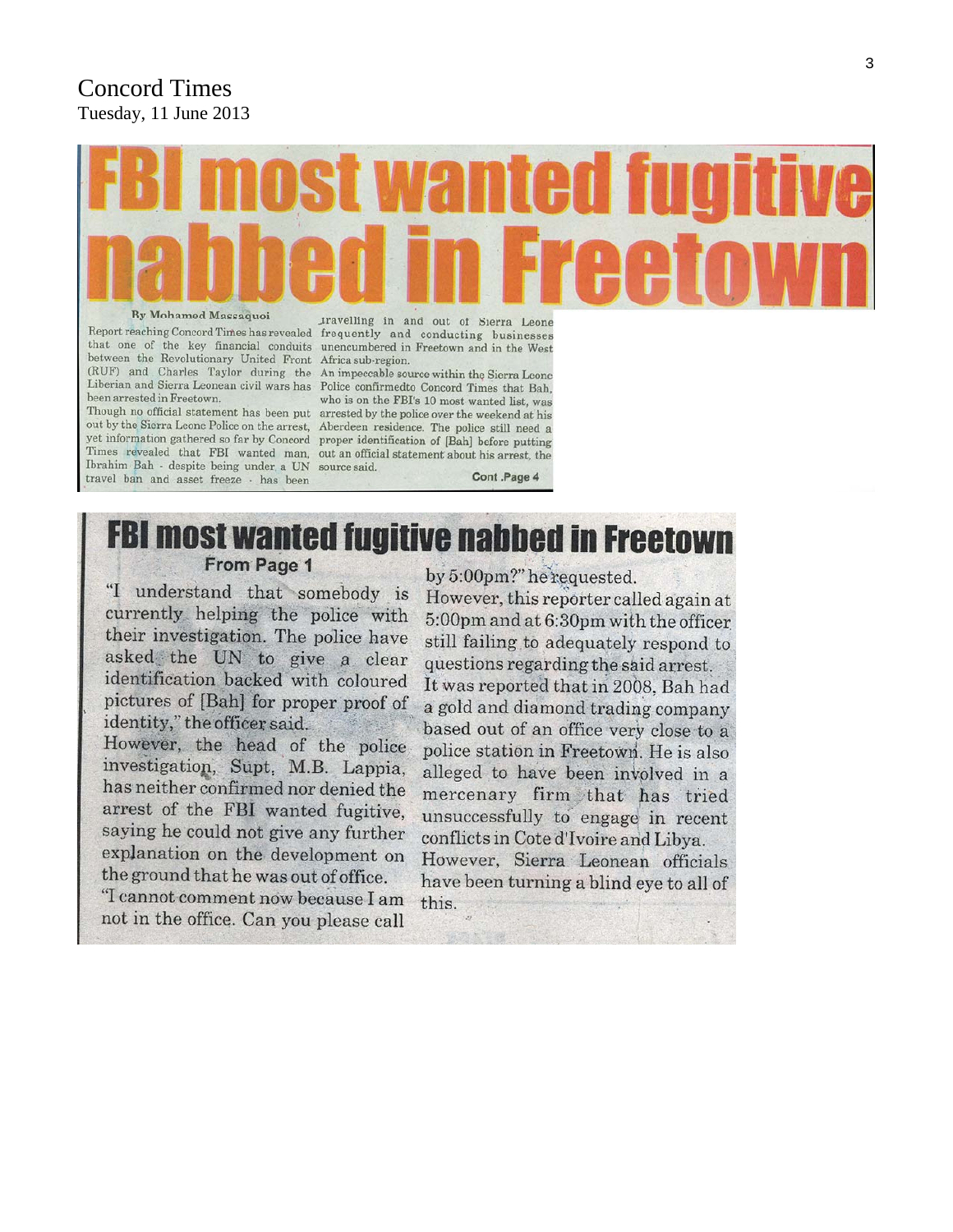# Standard Digital (Kenya)

Tuesday, 11 June 2013

#### **International Criminal Court Prosecutor opposes Uhuru Kenyatta's application**

#### By Moses Njagih

The International Criminal Court (ICC) Chief Prosecutor Fatou Bensouda has opposed the application by President Uhuru Kenyatta to have his trial postponed to January 2014.



Urging trial judges to reject the application, Bensouda said the a pplication, if allowed, would impede on justice and the interests of victims and witnesses.

#### *resident Uhuru Kenyatta P*

The opposition at The Hague based court 2007/08 post-election violence have raised comes at a time when victims of the

concern about Uhuru's application terming the move as one meant to give him sufficient time to engineer a political and diplomatic campaign to stop his trial, in light of the on-going moves orchestrated through multiple channels.

Bensouda told the judges that the application by President Uhuru does not give satisfactory reasoning to warrant the adjournment of the trial for such a lengthy period. The trial is slated for July 9.

However, the Prosecutor says in the event that the court is persuaded to warrant Uhuru's application, then the court should consider starting the trial after the summer recess.

She said the court must consider balancing the interests of victims and witnesses, even as they ensure Uhuru is subjected to a fair trial.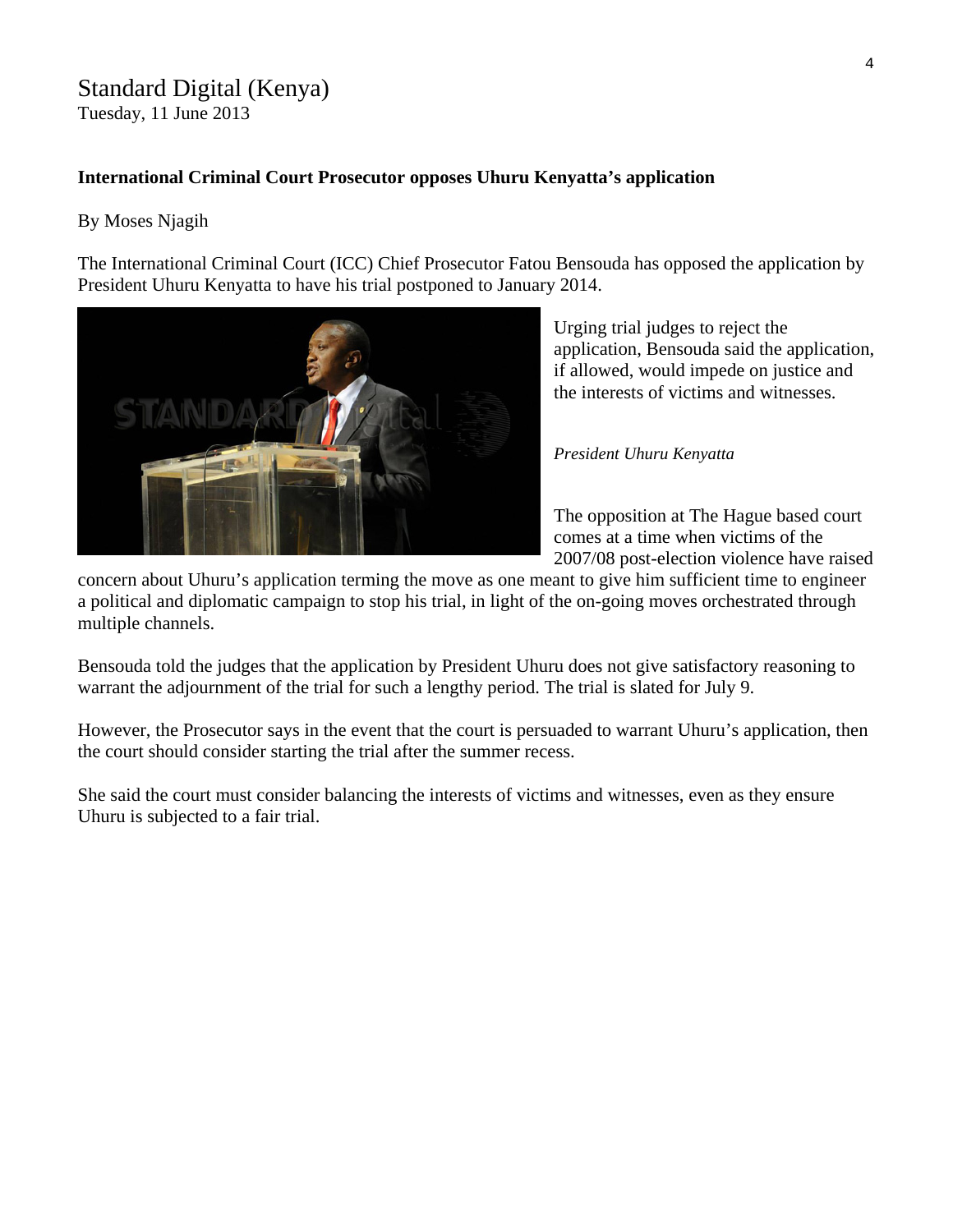#### **Tanzania: Uhuru, Ruto Trials Likely to Be Held in Arusha**

Arusha is bracing to host the international trial of Kenya's Deputy President William Ruto which is now likely to be heard in either Nairobi or Arusha. Ruto and his co-accused - radio presenter Joshua arap Sang - are charged with crimes against humanity emanating from the 2007 post election violence .

The International Criminal Court (ICC) Trial Chamber V(A) on Monday recommended to the ICC Presidency that it may be desirable to hold the start of trial and other portions thereof, to be determined at a later stage, in Kenya or, alternatively, in Tanzania.

The recommendation implies that the other ICC case against President Uhuru Kenyatta would also most likely be held in Arusha.

Last year, the ICC asked Tanzania, Kenya and the International Criminal Tribunal for Rwanda to make submissions on whether the Kenyan cases could be heard in Arusha.

The trial chamber wanted the International Criminal Tribunal for Rwanda (ICTR) to advise whether the facilities in Arusha for the Rwanda genocide trials would be suitable for the ICC.

The ICTR , in the process of winding up its work, has four trial chambers in Arusha with support infrastructure of detention cells and offices that could conveniently be used to try suspects appearing before the ICC.

The recommendation made by Trial Chamber V(A) was only a step in the procedure. The final decision on the issue would be made in due course by the judges in plenary session by conducting a vote.

Already there are recommendations to establish the ICC African Regional Chapter in Arusha and according to Arusha's Regional Commissioner Mr. Magessa Mulongo, earlier this year , the Court had already been allocated land in the outskirts of Arusha cityto build its own court facility.

Already Arusha hosts the African Court for Human and People's Rights , the East African Court of Justice, which operates under the auspices of the East African Community, and the United nations Criminal Tribunal for Rwanda which was established in 1995 but is now winding up.

But as the ICTR prepares to exit Arusha, the United Nations has earmarked USD 8.7 million dollars for the construction of a building in Arusha to house archives of the UNICTR as well as an office for the Tribunal's Residual Mechanism.

The archives and offices will be constructed at a piece of land, provided by the Tanzanian government to the UN, located at the former Laki Laki Estate, Kisongo area, about 15 kilometres west of Arusha city. According to the Director of Planning and Budget Division of the General Assembly of the United Nations, Mr. Johannes Huisman the Assembly had already allocated USD 3 million for the initial stages of the construction work.

Presenting a report March to the Fifth Committee of the General Assembly, which deals with matters related to Administration and Budget, the Director thanked the Tanzania government for making available the land for the construction of the UN buildings.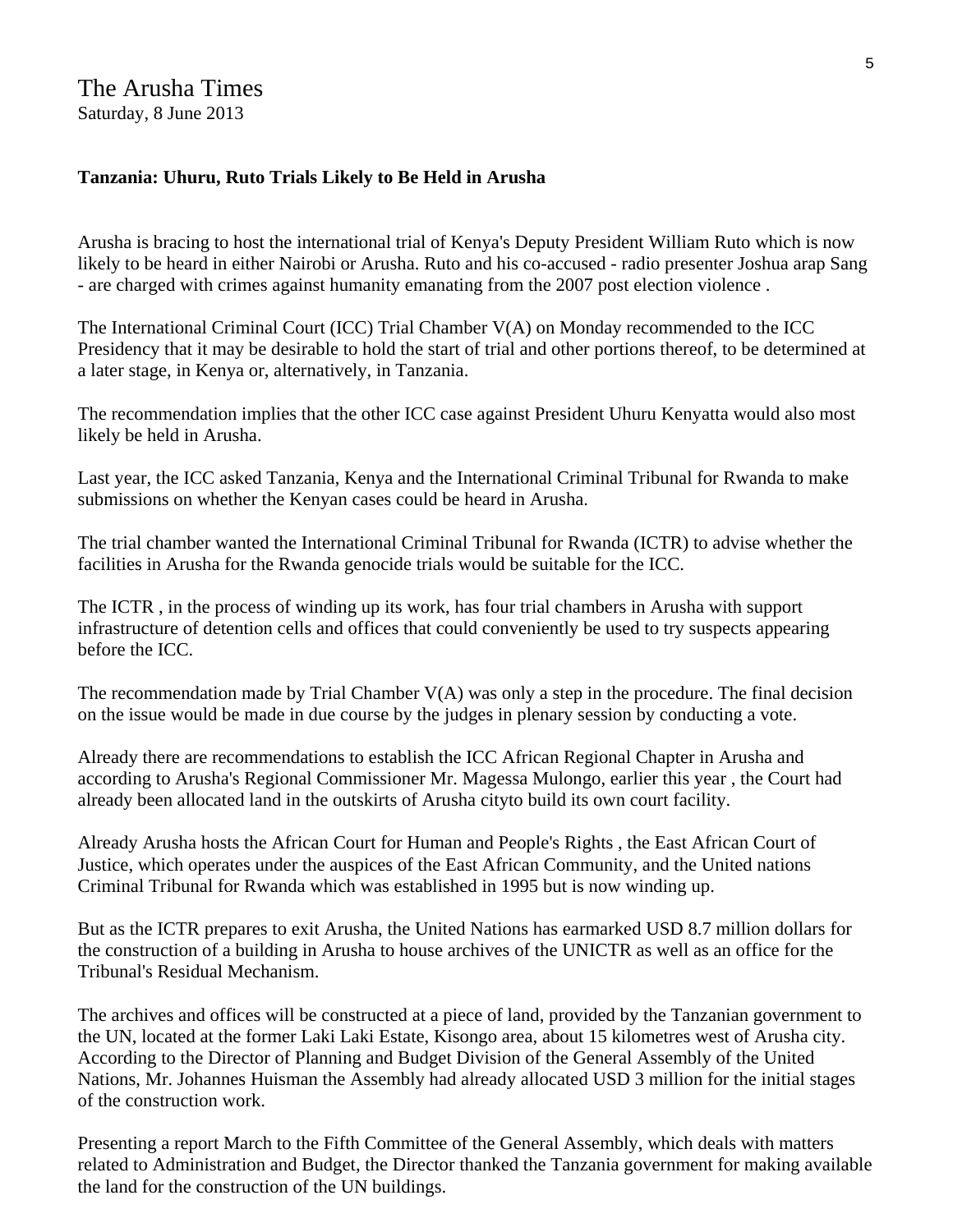"I am pleased to present to you the report of the General Secretary, as the regulation stipulates. At the outset, I am taking this opportunity to express my gratitude to Tanzania for offering a piece of land and also for co-operation which the government continued to give us up to now in the preparation of execution of the project," said Mr. Huisman.

Among initial activities to be undertaken are preparation of architectural drawings, feasibility study, project's costing and schedule of implementation.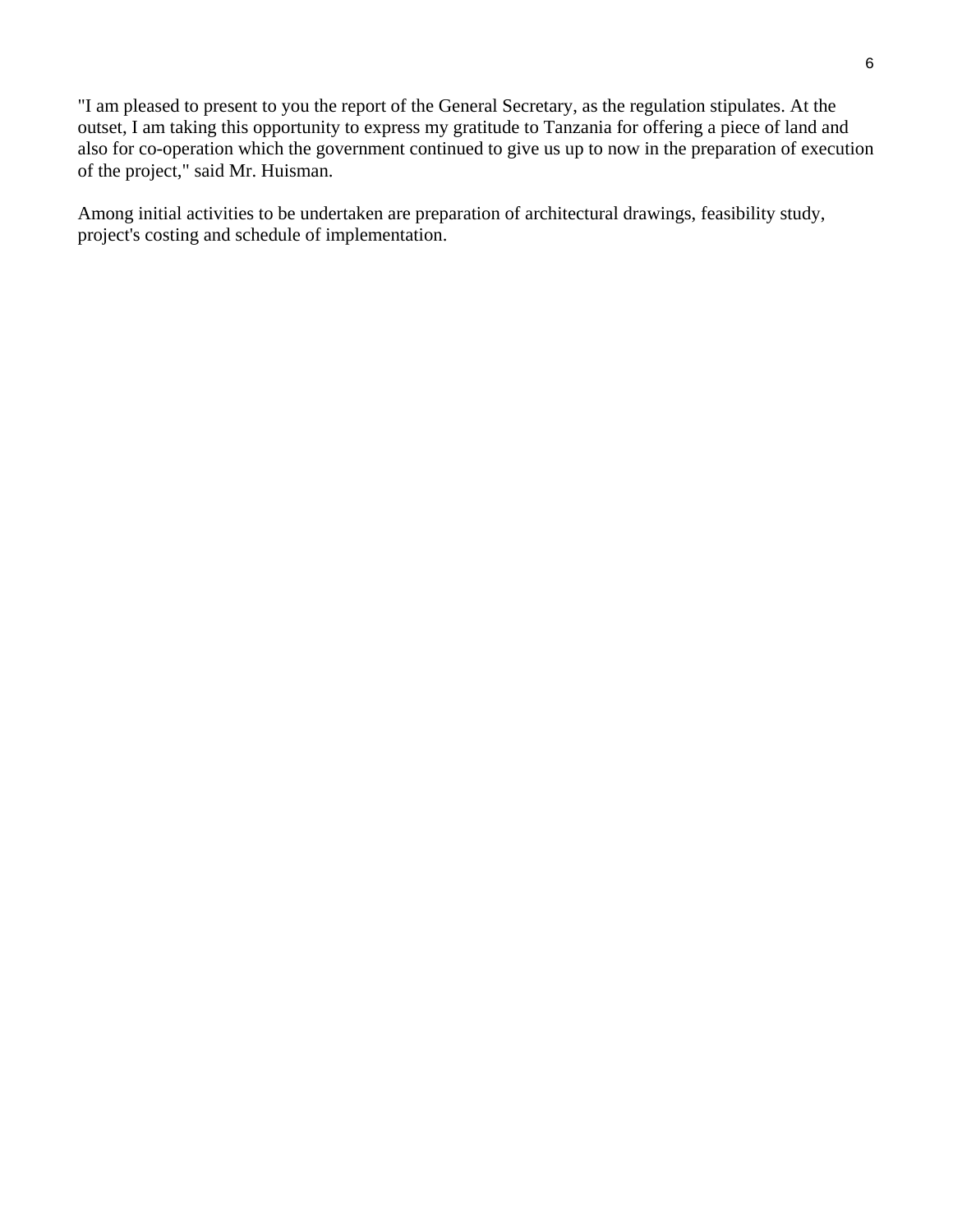## The Cambodian Daily

Monday, 10 June 2013

#### **Genocide Not Included in Law on Denial of KR Crimes**

By Dene-Hern Chen and Phorn Bopha

A new law called for last week by Prime Minister Hun Sen to criminalize the denial of crimes during the Khmer Rouge regime does not contain the word genocide.

Though the official definition of genocide refers to attempts to destroy in whole or in part any ethnic, religious, national or racial group, scholars here have said the word has never been properly translated into Khmer and its usage in the Cambodian context applies to crimes in general during the Pol Pot regime.

The Khmer Rouge war crimes tribunal has also not ruled on whether genocide actually took place in Cambodia under the Pol Pot regime.

According to a copy of The Law on the Denial of Crimes Committed During the Period of Democratic Kampuchea obtained Tuesday by The Cambodia Daily, the legislation will punish individuals who "refuse to acknowledge, diminish, deny, or challenge the existence of crimes or glorify crimes committed during the Democratic Kampuchea in accordance with criminal provisions."

The public denial of crimes can take the form of a public announcement, "written correspondence or paintings" and "audio-visual communications for the public," the draft law states, add-ing that punishments for denying crimes will range from six months to two years in jail and be levied with a fine ranging from 1 million riel to 4 million riel, or about \$250 to \$1,000.

Officials from the opposition Cambodia National Rescue Party (CNRP) said Tuesday the draft law criminalizing the denial of Khmer Rouge crimes should persecute government officials who interfere with proceedings at the Khmer Rouge tribunal and prevent former "leaders" of the regime from taking up positions as senior government officials.

Mr. Hun Sen called for the law to be drafted last week, just days after the government released an audio recording of the CNRP's acting president, Kem Sokha, apparently accusing Vietnam of inventing the torture and jailing of thousands of Cambodians at the Khmer Rouge's Tuol Sleng prison in Phnom Penh.

The law, drafted and hastily ap-proved by the National Assembly in just four days, will be debated on Friday and if passed, could see people imprisoned for up to two years for denying crimes that took place during the Pol Pot era.

In an emailed statement Tuesday, CNRP president Sam Rainsy said the opposition party would propose changes to the law when it is debated later this week.

"The CNRP will propose an amendment to also punish those who use and abuse their political position to interfere in judicial proceedings with the effect of ob-structing justice and preventing the due prosecution of former Khmer Rouge leaders responsible for crimes against humanity," Mr. Rainsy said.

Though the government has denied having any influence over the Khmer Rouge tribunal, Mr. Hun Sen has previously stated on several occasions that any additional trials beyond Case 002 would not be allowed to move forward as wider investigations could reignite a civil war.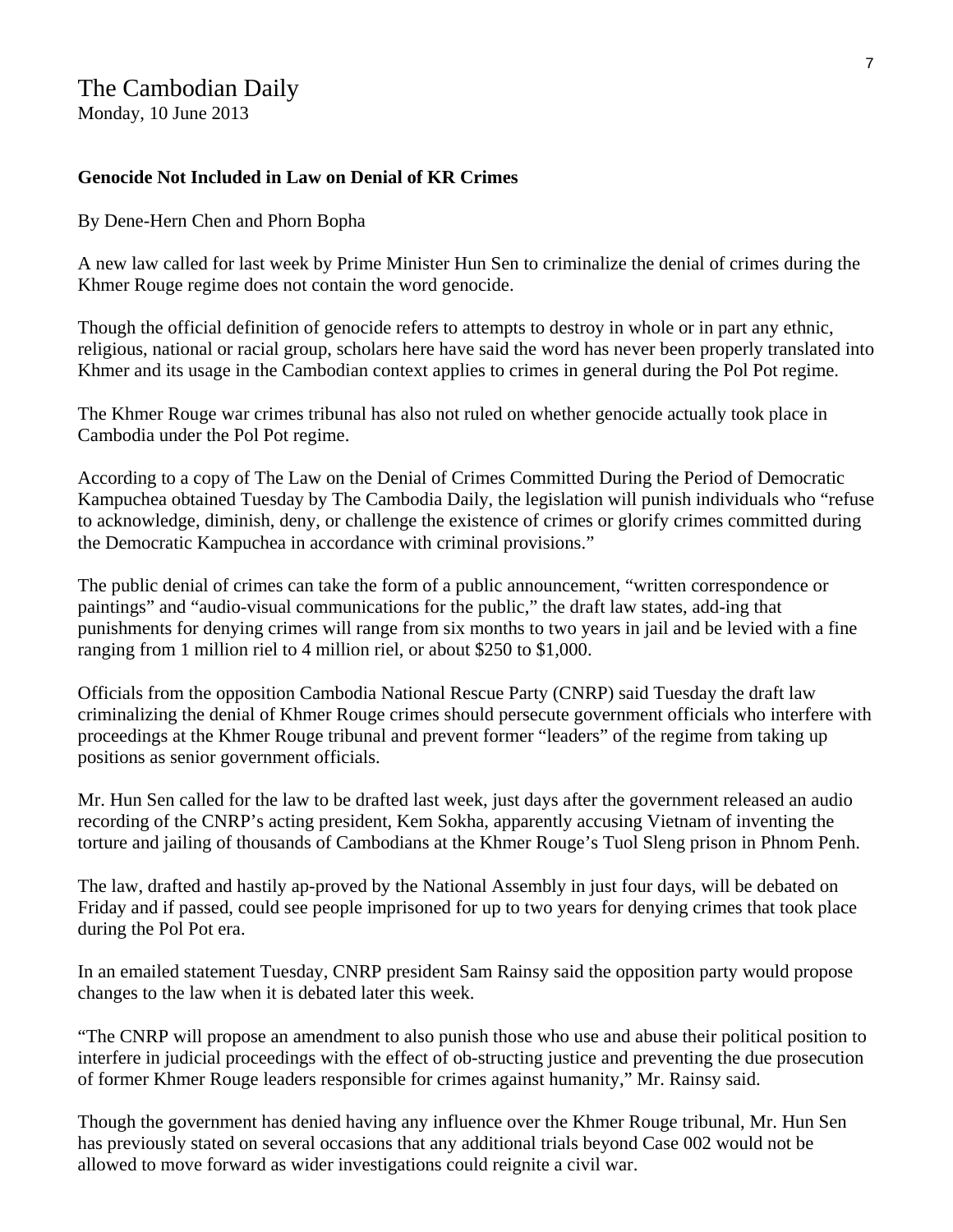CNRP spokesman Yim Sovann said Tuesday that the opposition would also push for the inclusion of an article that prevents former Khmer Rouge leaders from being allowed into senior positions inside the government.

"We do not want the Khmer Rouge regime to happen again in Cambodia and most of the former Khmer Rouge have their hands dirtied with blood and they should not become the leader of the country," Mr. Sovann said.

"We want to ban Khmer Rouge leaders from taking high positions in the government," he continued, declining to elaborate on the definition of a Khmer Rouge leader or say whether the law could be used to target any current members of the government.

"I do not want to tell any names and I don't want to target any individual, but this should be in the law," Mr. Sovann said.

Mr. Hun Sen is often credited by his supporters for having developed the so-called win-win policy in the 1990s by dismantling the Khmer Rouge through integrating them into the government. There are many former Khmer Rouge members in the government including Mr. Hun Sen himself, National Assembly President Heng Samrin and Senate President Chea Sim, all of whom defected from the regime when it was in its latter stages.

CPP lawmaker Chheang Vun, who helped to draft the new law, said that since national election candidates for the CNRP are no longer members of the Human Rights Party and SRP—which merged to form the CNRP last year—their arguments would be dismissed during Friday's parliamentary session.

"Whatever they suggest, I will not take it into consideration since they are no longer the members of the National Assembly," Mr. Vun said. "We won't think about it since it would cause us a headache."

Sok Sam Oeun, executive director of the Cambodian Defenders Project, a legal aid NGO, welcomed the CNRP's proposed article criminalizing political influence over the Khmer Rouge tribunal.

"To punish the ones who interfere in the [Extraordinary Chambers in the Courts of Cambodia] is necessary. But it should not only be for the ECCC, but for all crimes and all courts," Mr. Sam Oeun said.

However, he said an article forbidding "former Khmer Rouge leaders" from taking high-ranking government positions was too vague and could fuel discrimination.

"What is a leader and what is a high-ranking official in government?" Mr. Sam Oeun asked. "It looks like discriminating [against] former Khmer Rouge because not all Khmer Rouge leaders were involved with the killing so we cannot presume like this."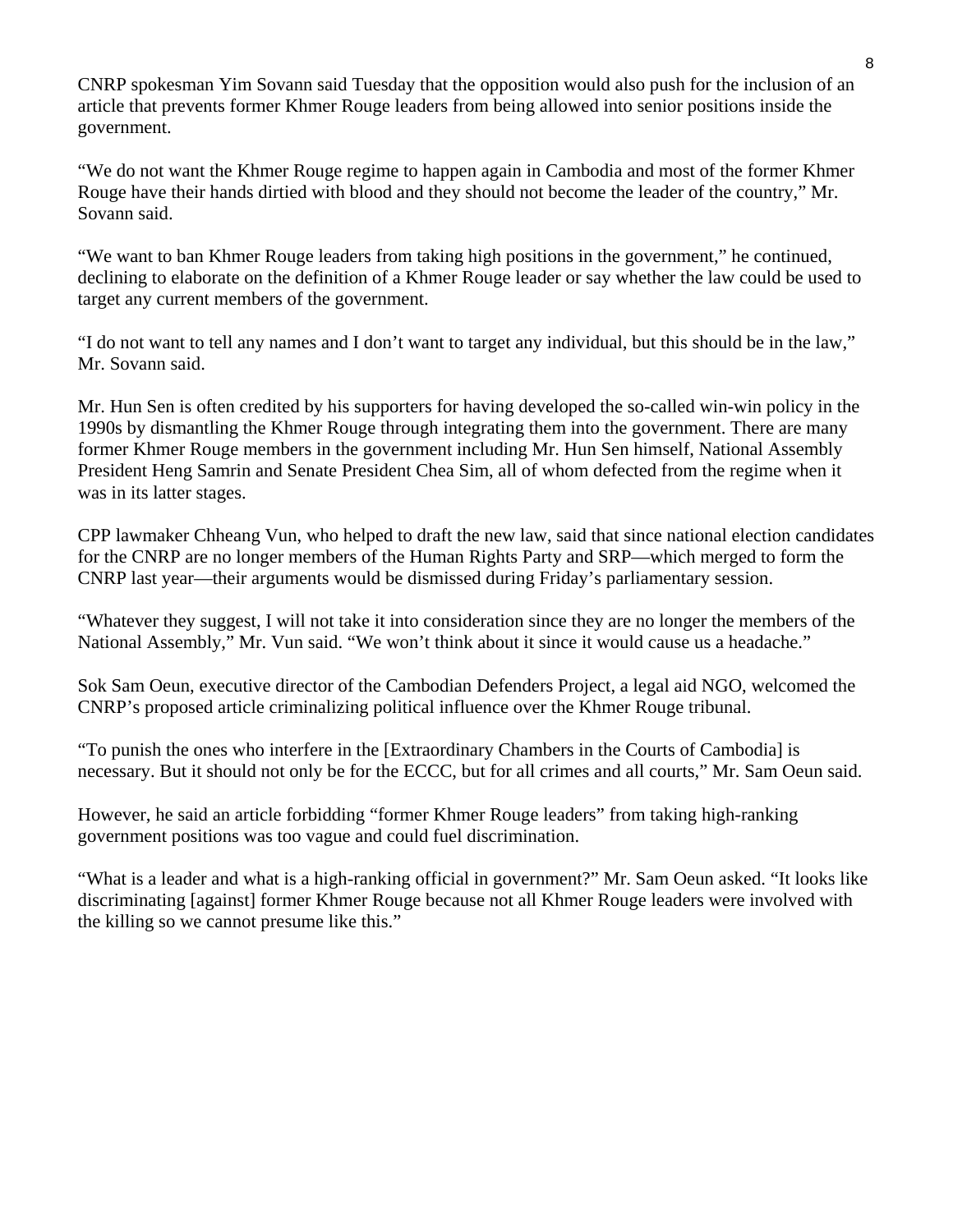### **Uhuru Kenyatta and the Future of the International Criminal Court**

#### By Steven Robles

Uhuru Kenyatta, who won the Kenyan presidency by a narrow margin in March, stands accused of crimes against humanity for his supposed role in the tribal violence that followed the 2007 election cycle. Five other Kenyans, including Deputy President William Rutto, have been indicted alongside Kenyatta.

Kenyatta has assured his compliance with the International Criminal Court (ICC) as it investigates the charges brought against him. But with Kenyatta's court date at the Hague fast approaching, many have pushed for his trial to be returned to Kenya's domestic courts.

Last Monday, the African Union (AU) asked the ICC to withdraw Kenyatta's case from its docket. The upcoming cases expose important questions about the place of the young tribunal in the administration of international justice.

In an interview with the BBC, Kenyatta reaffirmed his responsibility to "insure that Kenya meets her international obligations." As a state-party to the ICC, Kenya is obligated to adhere to and support the ICC process.

Despite this assurance, Kenya's government has taken steps to halt the ICC cases. As Al Jazeera reported on May 9th, Kenya's ambassador to the UN wrote the Security Council asking "for the immediate termination of the case at The Hague."

The African Union's announcement adds to the political pressure opposing the ICC. According to the BBC, the AU accused the ICC process of devolving into "some kind of race hunting," unfairly targeting prominent Africans.

The ICC is just over a decade old, and its place in the international community remains ambiguous largely because of the limits placed on its jurisdiction. Kenyatta's indictment and upcoming trial bring this ambiguity into stark relief. The outcome of these events will influence the future of the ICC.

#### **Kenyatta's indictment**

Kenyatta's indictment stems from his supposed role in the violence that followed the 2007 General Elections. The elections were fraught with allegations of vote rigging, and according to the BBC, the ensuing violence left nearly 1,200 dead with another 500,000 displaced. In a submission to the United Nation's Human Rights Committee, Amnesty International cited cases of "rape, gang rape, sexual mutilation [and] loss of body parts."

Former UN Secretary General Kofi Annan stepped in to broker a power sharing deal that came into effect on February 28th, 2007, nearly two months after the post-election conflict began. Despite the fragile peace, Amnesty International's submission accuses the Kenyan judicial process of failing to "seek accountability against persons bearing the greatest responsibilities for the crimes."

Consequently, at the request of Kenya's own Committee of Inquiry into the Post Election Violence, the names of the six prominent Kenyans were submitted to the Prosecutor of the ICC for analysis.